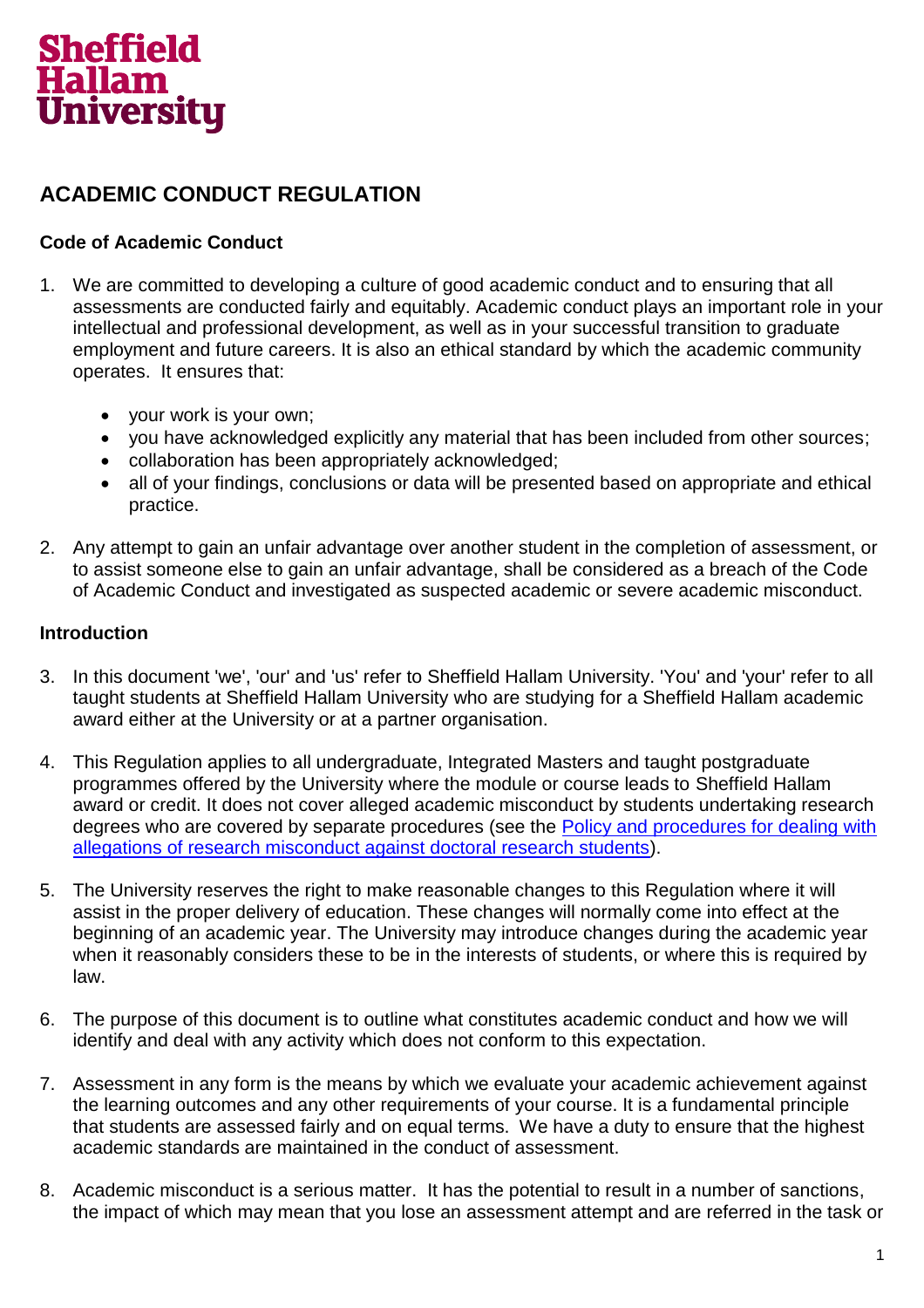module concerned. This may have serious implications on your ability to academically progress, and therefore your continued enrolment.

- 9. In order to emphasise the seriousness of academic misconduct, you are required to accept our enrolment conditions, which confirm that you will comply with our regulations and procedures. You are required to re-enrol on your course on an annual basis to accept your responsibilities as outlined under point 16. Upon submission of coursework, you may also be required to confirm that the submitted work is your own.
- 10. The University's Academic Board delegates an Academic Conduct Panel (ACP) and a Cheating Allegation Panel (CAP) with the authority to impose sanctions on students who have an allegation of academic or severe academic misconduct upheld in any form of assessment. Sanctions will be applied in accordance with those specified in point 26-28. Decisions reached by an ACP or a CAP cannot be changed by a Departmental Assessment Board.
- 11. You will have a right of appeal any decision reached by an ACP or CAP under the Appeals Policy [and Procedure.](https://students.shu.ac.uk/regulations/appeals_and_complaints/index.html) There will be no appeal stage for a decision reached following the Academic Concern meeting for poor academic practice in coursework.
- 12. This Regulation applies to all students equally. We do not accept disability alone as a reason for your misconduct. However we may reasonably adjust the process to take account of any disability you have disclosed, as long as you contact the Secretary in advance of the meeting to discuss your requirements.
- 13. While cases are under consideration, you can continue to study following the usual regulations on progression, with the understanding that your enrolment status may change if impacted by a sanction following an upheld allegation.
- 14. If an allegation is made after the award of a qualification, we may investigate, and could consider withdrawal of credit or an award. If appropriate, the relevant professional body may also need to be informed. Should you withdraw from the University prior to any final outcome, then the University reserves the right to continue to investigate any allegation, including the consideration of an appropriate sanction.

### **Maintaining Academic Conduct**

- 15. We would advise all students to take particular care in respect of the following:
	- *Getting help from others/helping others:* we encourage all students to discuss and share ideas and information with your peers. However, you are always personally responsible for ensuring that you develop the structure and content of your work, submit it yourself and protect the security of your work. We would advise all students to refer to the **Learnhigher guidance** on acceptable conventions of group working prior to undertaking any such work.
	- *Use of readers/note takers:* if you require the services of readers or note takers, you are advised to use appropriately trained individuals. Further advice can be obtained from Disabled Student Support.
	- *Referencing:* you need to ensure that you correctly acknowledge any sources produced by other people that you have used to inform your assessed work. You will be provided with guidance on the correct referencing method by your Department. Referencing sessions are run through [The Bridge](https://blogs.shu.ac.uk/thebridge/?doing_wp_cron=1481789012.3912498950958251953125) to assist you in using referencing tools and there are many other online [resources](http://libguides.shu.ac.uk/referencing) available.
	- *Proofreading:* you are encouraged to proofread your own work prior to submission. If you need to use the services of a third party you should take note of the [Guidelines on third-party](file://hallam.shu.ac.uk/https:/students.shu.ac.uk/regulations/exams_and_coursework/index.html)  [proofreading for undergraduate and postgraduate taught students.](file://hallam.shu.ac.uk/https:/students.shu.ac.uk/regulations/exams_and_coursework/index.html) A third party proof reader is not permitted to edit your work, only to check for, identify and suggest corrections for errors.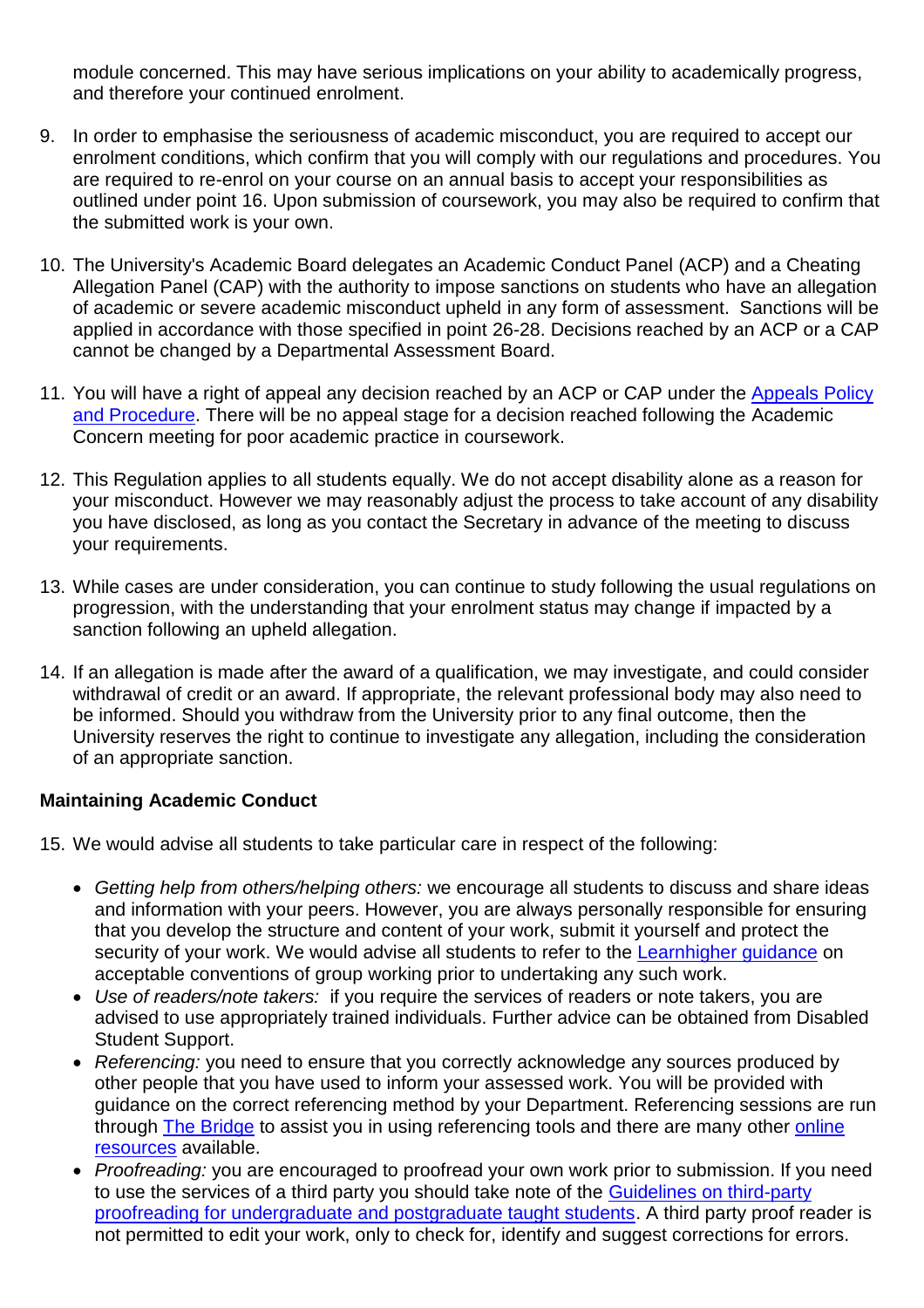# **Student Responsibilities**

16. It is your responsibility to:

- adopt our culture of good academic conduct and encourage honesty in others;
- familiarise yourself with our procedures and any Faculty specific quidance on maintaining academic conduct. Ignorance of these procedures and guidance will not be considered an excuse for academic misconduct;
- seek advice from your Course Leader or Module Tutor if you are unsure that you have correctly followed the guidance on topics such as group work, referencing or third party proof reading;
- ensure that you are aware of the requirements outlined within the [Examination Conduct Policy](https://students.shu.ac.uk/regulations/exams_and_coursework/index.html) and adhere to all instructions issued by an invigilator within an examination venue;
- engage with any communications that we send you regarding a concern or an allegation, in particular to: respond in a timely manner to any written invitations to meetings or respond in writing to an allegation; attend any meeting to which you are invited to discuss concerns or allegations; seek independent advice (if required); be willing to discuss the concern or allegation; and bring evidence of how your work was prepared.

## **Definitions of Academic Misconduct**

- 17. Acts of academic misconduct can take many forms. Indicative definitions are given below, although these are not exhaustive and not intended to constrain or determine the findings of an ACP or CAP. There may be other acts or behaviours that are taken to deceive which may result in you being penalised under this Regulation, or another Regulation such as the [Student Fitness to](https://students.shu.ac.uk/regulations/fitness_to_practise/index.html)  [Practise Regulations](https://students.shu.ac.uk/regulations/fitness_to_practise/index.html) or the [Disciplinary Regulations for Students.](https://students.shu.ac.uk/regulations/conduct_discipline/index.html)
	- a) **Plagiarism:** using the ideas or work of another person (including experts and fellow or former students) and submitting them as though they are your own original work. By not referencing the source properly, paraphrasing it without acknowledgement, or by not mentioning it at all, the original material is hidden from the marker and you are effectively claiming ownership of work to which you have no right. Plagiarism may take the form of direct copying, reproducing or paraphrasing ideas, sentences, drawings, graphs or other graphical material from printed matter, internet sites or any other source and submitting them for assessment without appropriate acknowledgement. Plagiarism can also include copying another student's work without their knowledge, or submitting work as your own which has already been published in another language. The latter relates to direct verbatim copying of translated material, copying and re-arranging material, as well as taking the ideas and findings of the material without attribution. Any failure to adhere to the requirements for proofreading as outlined in the [Guidelines on third-party proofreading for undergraduate and postgraduate taught students](https://students.shu.ac.uk/regulations/exams_and_coursework/index.html) will be investigated as suspected plagiarism.
	- b) **Self-plagiarism:** submission of work that is the same as, or broadly similar to, assessments you have submitted previously for academic credit, without proper acknowledgement and the prior consent of the module leader for subsequent assessments. This may have been work submitted to this University or another institution for awarded credit. For clarity, this would not normally include work submitted for reassessment within the same module. It is not our intention to prevent you from developing an academic idea over the period of your study or within preparatory modules. Rather, it is to ensure that you do not receive credit twice for the same piece of work.
	- c) **Collusion:** the unauthorised collaboration between two or more students in the preparation and production of an assessment, which is then submitted by each of them as their own individual work. Collusion does not occur where students involved in group work are encouraged to work together to produce a single piece of work as part of the assessment process. If collusion is suspected and following investigation it cannot be established who is responsible, all students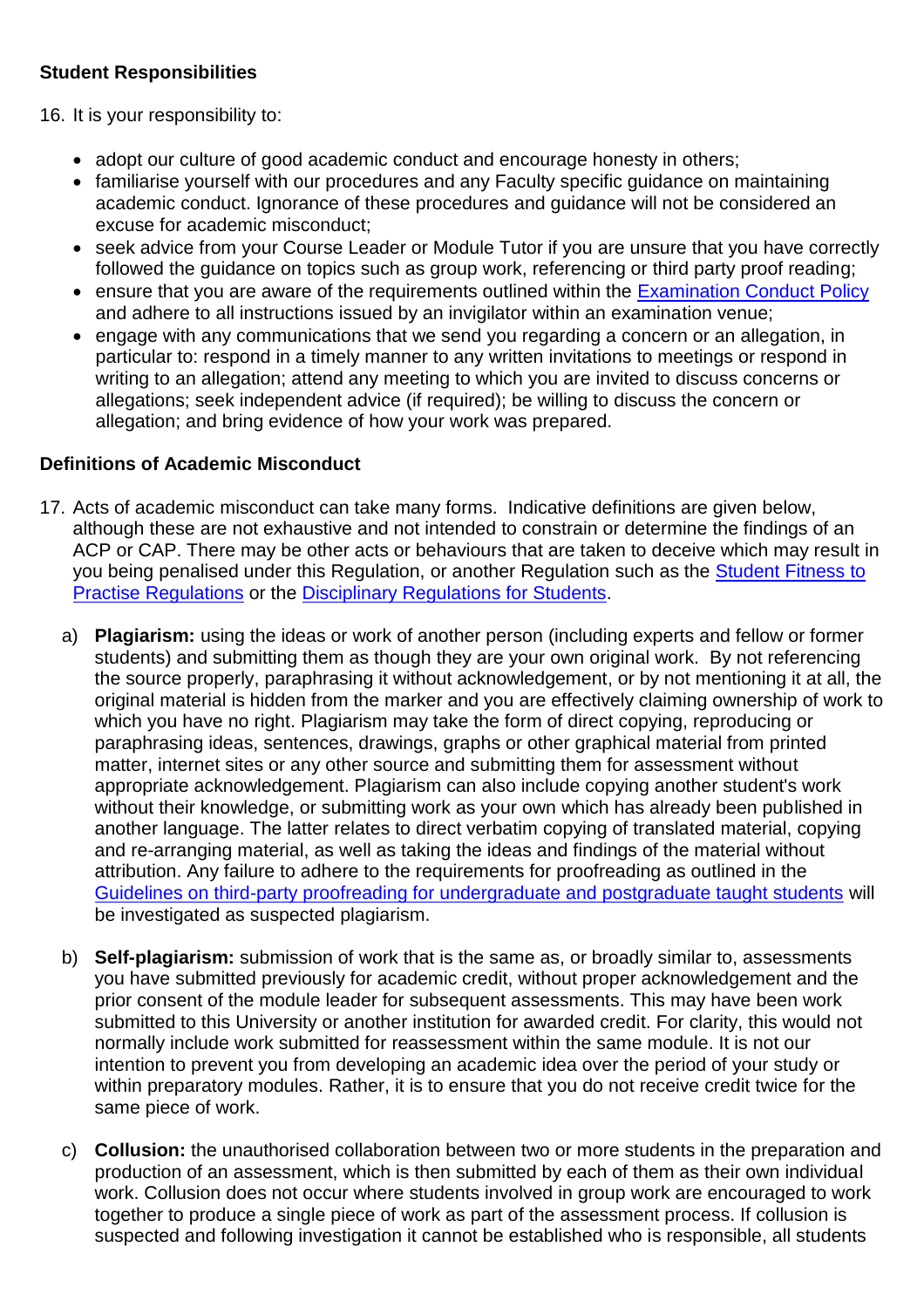involved will be deemed responsible. If you have been previously warned regarding the poor academic practice of sharing your work in any format with another student and you continue to adopt this practice with the same resulting outcomes, then you may also be investigated for collusion.

- d) **Cheating:** unfair behaviour relating to an examination where you have breached a condition of conduct outlined in the [Examination Conduct Policy.](https://students.shu.ac.uk/regulations/exams_and_coursework/index.html) This may include, but is not limited to, actions such as:
	- continuing to write after the invigilator has announced the end of the examination;
	- copying, or attempting to copy, from any other candidate during an examination or reading other candidates' examination scripts;
	- communicating, or trying to communicate, with any other person other than an authorised invigilator or another member of staff during an examination;
	- possession of any written, printed or electronic materials in the examination room unless expressly permitted by the rubric;
	- disruptive behaviour in an examination;
	- assuming the identity of someone else by sitting or attempting to sit an examination in the place of the student who should be sitting it. Impersonation can be applied to both the student and the impersonator.
- e) **Contract cheating:** this may take the form of buying or commissioning (including seeking to commission) either a whole assessment or part of it, for example from internet sites, essay "banks" or "mills". It implies a clear intention to deceive the marker and is an extremely serious form of plagiarism. It may also take the form of any student who sells or offers to sell their own assessed work to other students.
- f) **Fabrication or falsification of data:** submitting work containing data measured in the field, in the laboratory or other setting, any part of which is untrue, made up, falsified or fabricated in any way. This includes the presentation of data in reports, projects, theses etc. based on experimental work falsely purported to have been carried out by you or data obtained by unfair means.
- g) **Breaches of confidentiality and/or unethical practice:** failure to follow confidentiality, anonymity, or research ethics protocols which can include:
	- non-compliance with university ethics procedures;
	- failure to gain ethics approval prior to undertaking research;
	- conducting research in a way that could threaten national or international security;
	- direct naming of an individual or organisation (where local protocols prohibit);
	- inclusion of documentation that links to privileged information;
	- provision of information that could lead to the identification of a service user or organisation, e.g. dates of birth, hospital record numbers, addresses, or reference to unusual circumstances which could lead to identification of individuals or organisations.
- h) **Dishonest or unfair practice:** the use of any form of dishonest academic practice not specifically categorised above. This may include, but is not limited to:
	- actual or attempted bribery: you must not offer or give any member of academic, technical or professional services staff money, gifts or any other advantage which is intended to induce or reward impropriety in the marking and/or processing of your assessments;
	- gaining access to any unauthorised material relating to an assessment prior to the release date of such information.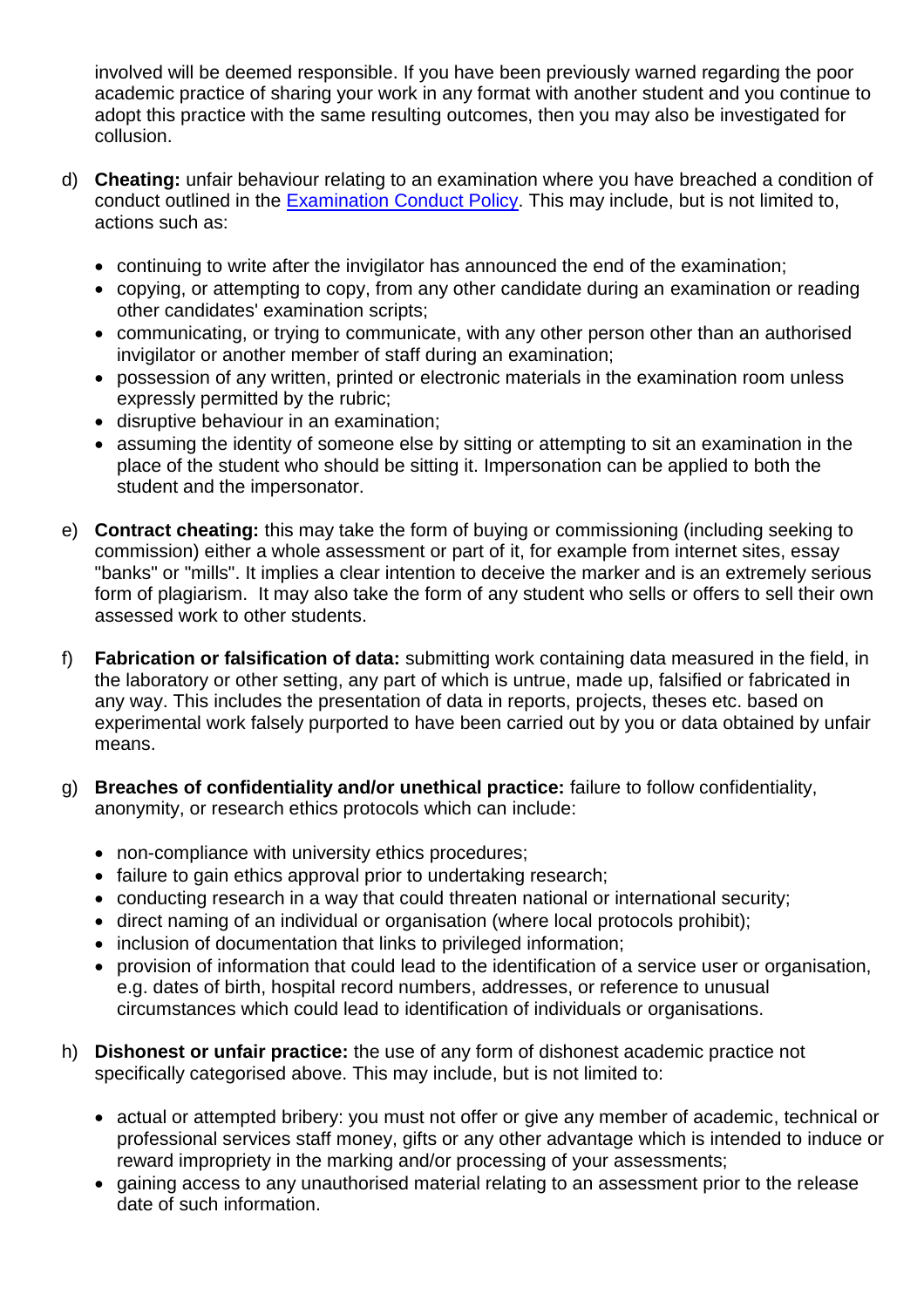- 18. We have identified three **categories** which determine the seriousness of the alleged academic misconduct:
	- a) **Poor academic practice** may arise from a lack of understanding of the standard methods of, for example acknowledging the source of words, ideas and diagrams in your work, the appropriate levels of collaboration with another student, or the correct behaviour within an examination. It may also be applicable where the extent can be considered so slight that it does not justify further investigative proceedings or a sanction, e.g. errors made through carelessness. We acknowledge that students may need time to adjust and understand our expectations, requirements and values. As such in the first academic year of study at Sheffield Hallam such a concern would normally be treated as poor academic practice. We would not consider a case as poor academic practice where there is an indication that you intended to gain an unfair advantage by your actions, or if you have been warned previously about poor academic practice. In such an instance, we would reasonably expect you to have familiarised yourself with the academic conventions required of you.
	- b) **Academic misconduct** is behaviour which if not detected, would have given you an unfair advantage in an assessment. We would normally deem an allegation to be classified as academic misconduct where there is evidence to demonstrate that you should have understood the required academic conventions, and that your actions or behaviour arose from an intention to deceive the marker. The primary difference between academic misconduct and severe academic misconduct is the extent of the alleged plagiarism or collusion. Indicative examples which we might designate as academic misconduct are:
		- failure to correctly reference sources and thereby try to claim an idea as your own original work (i.e. plagiarism);
		- submitting for assessment an item of coursework which you have previously submitted for credit in another module, with very little change made to the assessment (i.e. selfplagiarism);
		- submitting coursework which is similar to another student's (i.e. collusion);
		- attempts to communicate with another candidate in an examination (i.e. cheating).
	- c) We would normally deem an allegation to constitute **severe academic misconduct** where there is clear evidence of extensive or substantial attempts to gain an unfair advantage, or where there has been a previous proven case of academic misconduct or severe academic misconduct against you. Any allegations of contract cheating, impersonation, or fabrication or falsification of data will always initially be considered as a case of severe academic misconduct.

## **Guiding Principles**

- 19. It is our responsibility to investigate the allegation against you. We will accept the explanation that is most likely to be true. This is known as the balance of probabilities. All cases will be investigated using the guiding principles of transparency, equity and fairness.
- 20. We may make use of web based systems to identify potential academic or severe academic misconduct. The originality reports provided when your work is text matched against other published sources may be used as evidence to support an allegation.
- 21. We will raise concerns that relate to your conduct as soon as possible so that you can take action to correct it. We aim to complete this process, including any final stage meeting, within 40 working days of the date we formally notify you of a concern or allegation. To help us achieve this you must meet any deadlines set for providing further information or documents, and attend any scheduled meetings. There will occasionally be circumstances when we need to extend the timeframe for different stages. If this is the case, you will be informed of the reasons for the delay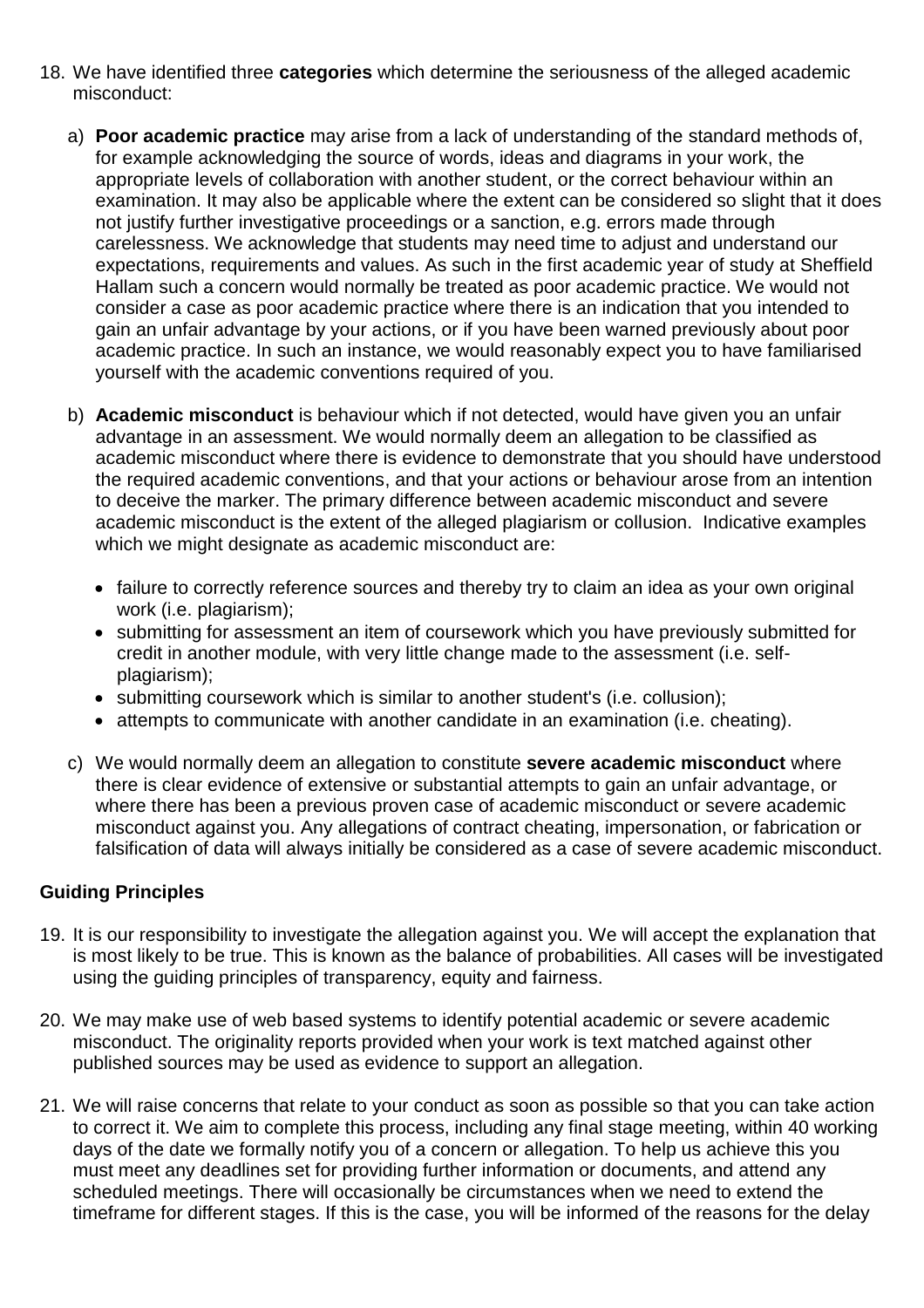and the new timescales. You will be contacted every 15 working days to keep you informed of progress.

- 22. All correspondence will take place via email to your Sheffield Hallam email account, unless you have graduated or withdrawn from the University, in which case your personal email address (if provided) will be used.
- 23. Previous upheld allegations of academic or severe academic misconduct will not be considered a factor in whether an allegation should be upheld, but may be used in deciding upon a sanction once it has been established that the Code of Academic Conduct has been breached. Further breaches of the Code of Academic Conduct may be sanctioned more severely than a first upheld allegation. A second upheld allegation will only be described as such when a previous case has been considered, a formal outcome notified and (if applicable) remedial action has been completed, prior to the submission of another piece of work. Where this is not the case, such a concern or allegation should be considered to be a possible concurrent case, i.e. the submission of two assignments at the same time with no prior upheld allegations.
- 24. Where an allegation involves collusion between two or more students, each student will be invited to attend separate ACP meetings. No conclusion will be reached until all cases have been heard. In cases of collusion where you believe that other(s) have misappropriated your work, it is your responsibility to provide evidence to support your belief.
- 25. Information of upheld allegations will be kept on file in line with the University's document retention policy. Instances of academic or severe academic misconduct and any sanction applied, may be referred to in character references or notified to an accrediting body. If we are notified of an allegation by another academic institution, we may disclose information about your assessments conducted at Sheffield Hallam to them.

## **Sanctions**

- 26. An ACP or CAP will consider all of the material presented with regards to the matter. If they decide to uphold the allegation they will also reach a decision regarding the most appropriate sanction. The following points may also be considered when determining the most appropriate sanction:
	- their assessment that you intended to gain an unfair advantage by your actions;
	- your previous experience of academic study in a UK higher education institution, or for a UK higher education award;
	- the extent of the misconduct in relation to the assessment in question, i.e. whether this relates to a small section or a whole assessment;
	- any independently evidenced mitigating circumstances you have presented;
	- any prior upheld allegations of a breach to the Code of Academic Conduct;
	- whether you have accepted responsibility and/or acknowledged awareness that you have breached the Code of Academic Conduct.
- 27. The ACP or CAP will issue a sanction from the below list. The Panels are also permitted to choose to issue an informal warning, where they feel that the matter constitutes poor academic practice rather than academic or severe academic misconduct. You may, in addition, be required to complete a mandatory online training module.

### **Sanction 1: Issue a formal warning**

The warning letter will remain on your file. The original mark will stand.

### **Sanction 2: Refer in the assessment tasks concerned**

You have lost an assessment attempt in the assessment task(s) concerned.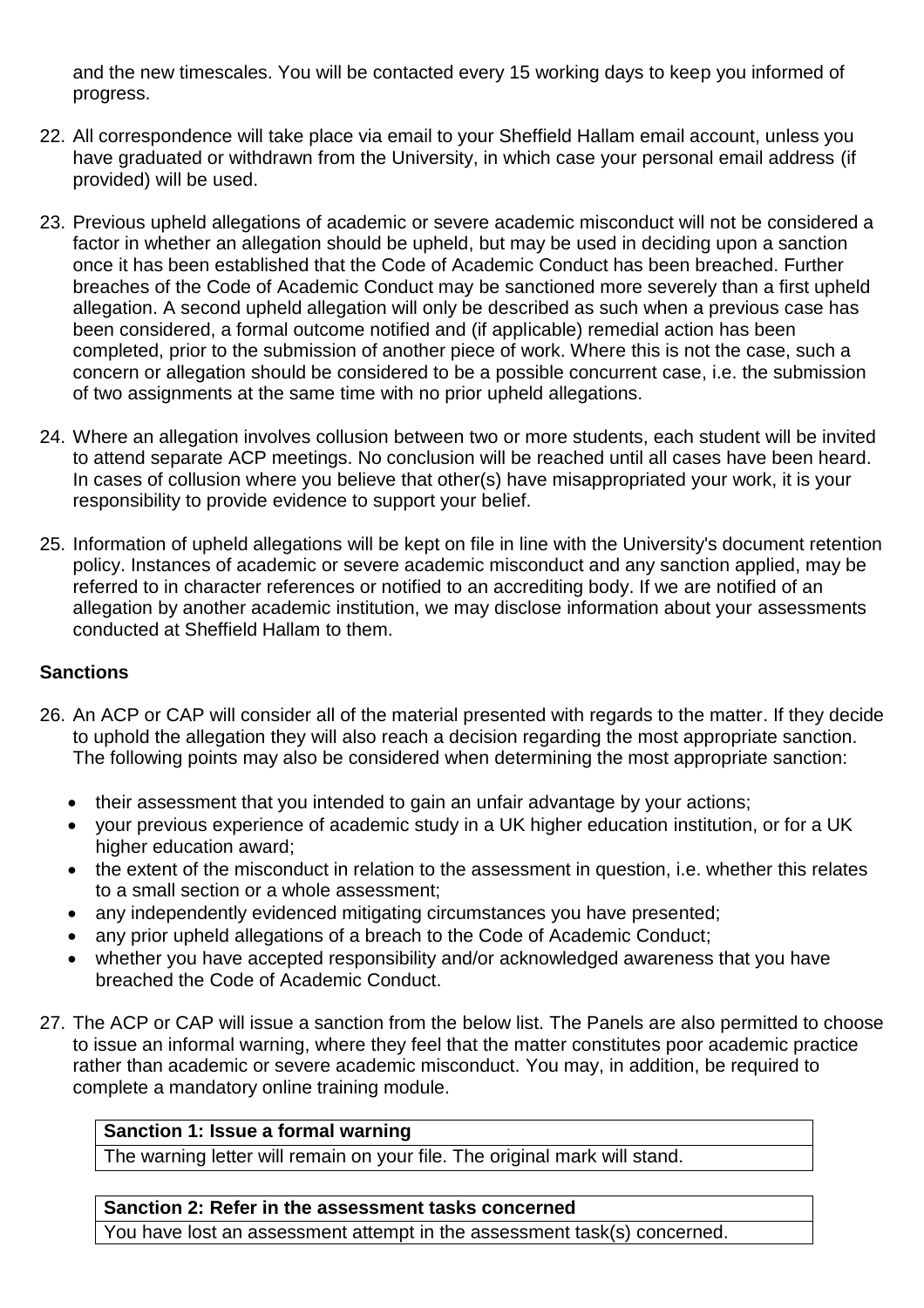This means that:

- If this was your first attempt in the assessment task(s), you will be required to undertake a referred assessment in the reassessment period. The referral will normally be a new item of assessment and the result will be capped at the minimum pass mark.
- If the misconduct was established during a referred assessment, you may have failed the module. If your course permits, you may be able to retake the module in the next academic year for a capped mark.
- If you are not entitled to any additional assessment attempts, you may fail the module, which will result in you being required to leave the course.

## **Sanction 3: Refer in all assessment tasks in the module concerned**

You have lost an assessment attempt in the assessment tasks concerned.

This means that:

- If this was your first attempt in the module assessment tasks, you will be required to undertake referred assessments in the reassessment period for both the assessment task concerned, and all other tasks in the module, including any you have already passed. You are advised to still take any assessments you have not yet attempted for the module. The referral will normally be new items of assessment and the results will be capped at the minimum pass mark.
- If the misconduct was established during a referred assessment, you will have failed the module. If your course permits, you may be able to retake the module in the next academic year for a mark capped at the minimum pass mark.
- If you are not entitled to any additional assessment attempts, you will fail the module, which will result in you being required to leave the course.

**Sanction 4: Refer in all assessment tasks the module concerned, and a capped mark applied to all other modules in the level**

You have lost an assessment attempt in the assessment tasks concerned.

This means that:

- If this was your first attempt in the module assessment tasks, you will be required to undertake referred assessments in the reassessment period for both the assessment task concerned, and all other tasks in the module, including any you have already passed. The referral will normally be new items of assessment and the results will be capped at the minimum pass mark. All other modules for the level of study will be capped at the minimum pass mark. You are advised to still take any assessments you have not yet attempted for the module.
- If the misconduct was established during a referred assessment, you will have failed the module. If your course permits, you may be able to retake the module in the next academic year for a capped mark. All other modules for the level of study will be capped at the minimum pass mark.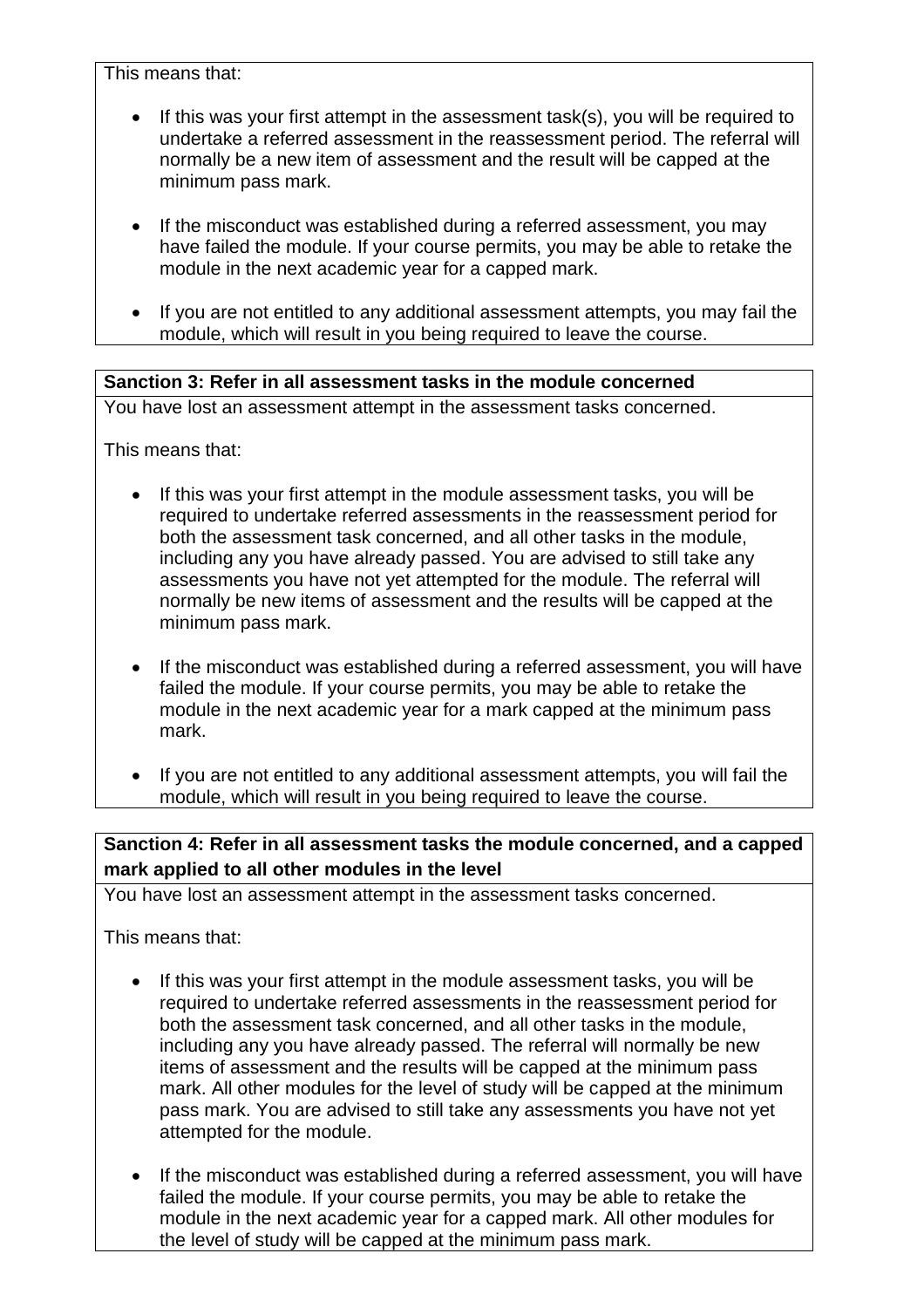• If you are not entitled to any additional assessment attempts, you will fail the module, which will result in you being required to leave the course.

## **Sanction 5: Fail in the module(s) concerned, with no reassessment, retake, replacement or substitution allowed**

You have lost all further assessment attempts.

You are excluded from your course with immediate effect. You cannot receive the final award of your registered course; however you may be eligible for an intermediate award in line with the credits which you have achieved. Any further application for study at the University will be considered in accordance with the University's [Admissions Policy.](https://students.shu.ac.uk/regulations/admissions/index.html)

28. You should discuss any queries about the impact of the sanction on your assessments and/or progression with your Faculty Student Services team.

## **Additional Information**

- 29. This Regulation forms part of the University's Regulatory Framework. Other institutional Policies and Procedures that relate to assessment include:
	- [Standard Assessment Regulations](https://students.shu.ac.uk/regulations/assessment_awards/index.html)
	- [Extenuating Circumstances Policy and Procedure](https://students.shu.ac.uk/regulations/illness/index.html)
	- [Student Academic Appeals](https://students.shu.ac.uk/regulations/appeals_and_complaints/index.html)
	- **[Student Complaints Procedure](https://students.shu.ac.uk/regulations/appeals_and_complaints/index.html)**
	- [Student Fitness to Practise](https://students.shu.ac.uk/regulations/fitness_to_practise/index.html)
	- [Student Disciplinary Regulation](https://students.shu.ac.uk/regulations/conduct_discipline/index.html)
- 30. There may also be suitability criteria set by Professional, Statutory or Regulatory Bodies (PSRBs) for students undertaking professional courses of study. Further information regarding this will be provided within your Course Handbook.

## **Support and Guidance**

31. Further support and guidance in relation to this Regulation is available from the Students' Union Advice Centre. Web page: [www.hallamstudentsunion.com/advice\\_help/](http://www.hallamstudentsunion.com/advice_help/) Email : [advicecentre@shu.ac.uk](mailto:advicecentre@shu.ac.uk) Telephone : 0114 225 4148

| <b>Version:</b>                      | 1.2                                                                                                                        |                             |                                                                          |
|--------------------------------------|----------------------------------------------------------------------------------------------------------------------------|-----------------------------|--------------------------------------------------------------------------|
| <b>Original Version</b>              | Academic Board, June 2017 (AB/1/17/7)                                                                                      |                             |                                                                          |
| Approved by and date:                |                                                                                                                            |                             |                                                                          |
| Owner:                               | Assessment, Awards and Regulations, Registry Services                                                                      |                             |                                                                          |
| <b>Date for Review:</b>              | <b>March 2019</b>                                                                                                          |                             |                                                                          |
| <b>Amendments since</b><br>Approval: | <b>Detail of Revision:</b>                                                                                                 | Date of<br><b>Revision:</b> | <b>Revision Approved</b><br>by:                                          |
|                                      | Clarification to the impact of sanction 5.<br>Amendment to Annex A 8b) to rename informal warning<br>as Notice to Improve. | September 2017              | <b>Assistant Registrar</b><br>(Assessment,<br>Awards and<br>Regulations) |
|                                      | Revised wording in sanction 5.                                                                                             | <b>July 2018</b>            | Assessment, Awards<br>and Regulations<br>Manager                         |
|                                      |                                                                                                                            |                             |                                                                          |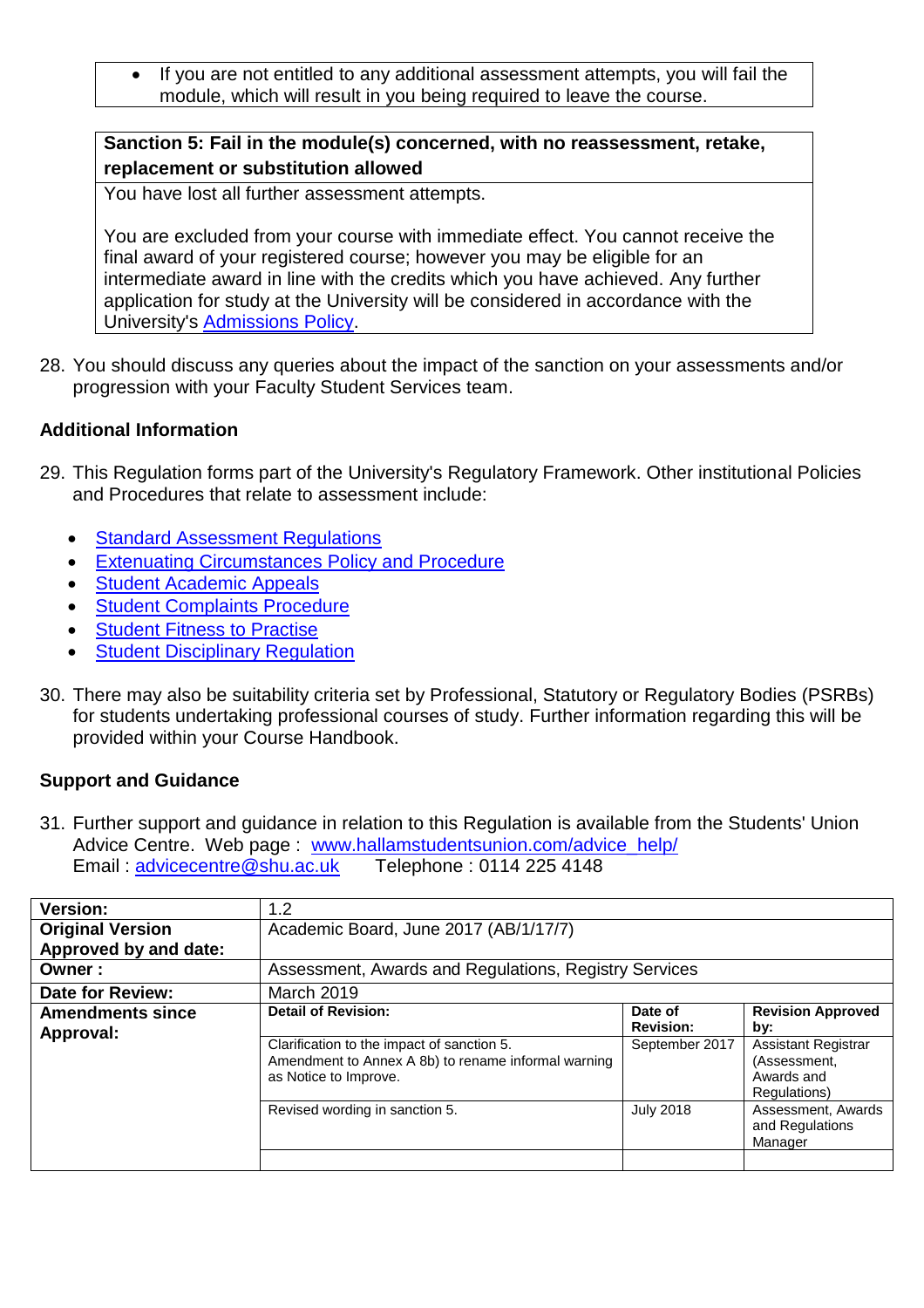# **ANNEX A: Procedure for dealing with concerns regarding coursework**

1. Depending on the severity of the case, you will either be invited to an Academic Concern meeting for poor academic practice cases or to an Academic Conduct Panel (ACP) for alleged academic or severe academic misconduct.

# **Academic Concern meeting**

- 2. The purpose of this meeting is to discuss with you a concern which has been raised regarding your summative assessment (work which carries a mark and/or credit) to understand how this has happened and whether you could benefit from any additional academic guidance.
- 3. This meeting will be with your Course Leader (or nominee). Also in attendance will be a Secretary from Registry Services. The Module Leader or marker may also be present.
- 4. At least 5 working days in advance of the meeting, you will be provided by email with the reason for the meeting, a copy of any relevant report or other evidence, and details of who will be present. You should bring with you all notes used in producing the work under consideration.
- 5. You can bring someone with you to support you during the meeting. This may be a friend, a family member, a support worker or a member of staff from the Students' Union Advice Service. If the concern raised is in relation to the similarity of your work with another student, then the person accompanying you cannot be another student at Sheffield Hallam. The procedure is not a formal court process and, therefore, should not be adversarial or overly legalistic, therefore there is no need to have formal legal representation. This supporter will not normally speak on your behalf. You will need to provide the name of the person accompanying you no less than 2 working days before the meeting.
- 6. If you inform us prior to the meeting that you are unable to attend, a revised meeting date will be offered. If necessary, discussions can take place remotely (e.g. via Skype). You will not normally be given more than two opportunities to attend, irrespective of the reasons for non-attendance. If you do not attend without good cause or prior notification, a decision may be made on the basis of the information contained within the previously circulated documentation.
- 7. In the meeting the Course Leader will explain the reasons for suspecting poor academic practice and ask you if you can explain how you produced and submitted your work. The Course Leader may question you further on the explanation you have provided. The Secretary will take a written record of the meeting.
- 8. Following the meeting the Course Leader will write to you to confirm the outcome. There are three possible outcomes from this meeting:
	- a) No further action: the concern has not been substantiated, no further action will be taken, and there will be no record of the allegation kept on your file. The marker will assign a mark to the assessment in question.
	- b) Notice to Improve: if this is a matter of poor academic practice then you will be given a Notice to Improve which provides advice on how to address the concerns regarding your conduct, and the consequences of any future lapses. The Notice to Improve will remain on your student file for the duration of your studies. This will not be treated as a disciplinary matter in that no mention of this will be made in any reference requests. The marker will assign a mark to the assessment in question, which will reflect the academic merit of the work that is original content.
	- c) Escalation to ACP: if the matter constitutes more than poor academic practice, the Course Leader will liaise with Student Administration for a meeting of the ACP to be convened.
- 9. You will be provided a copy of the notes of the meeting for your reference within 5 working days of the meeting.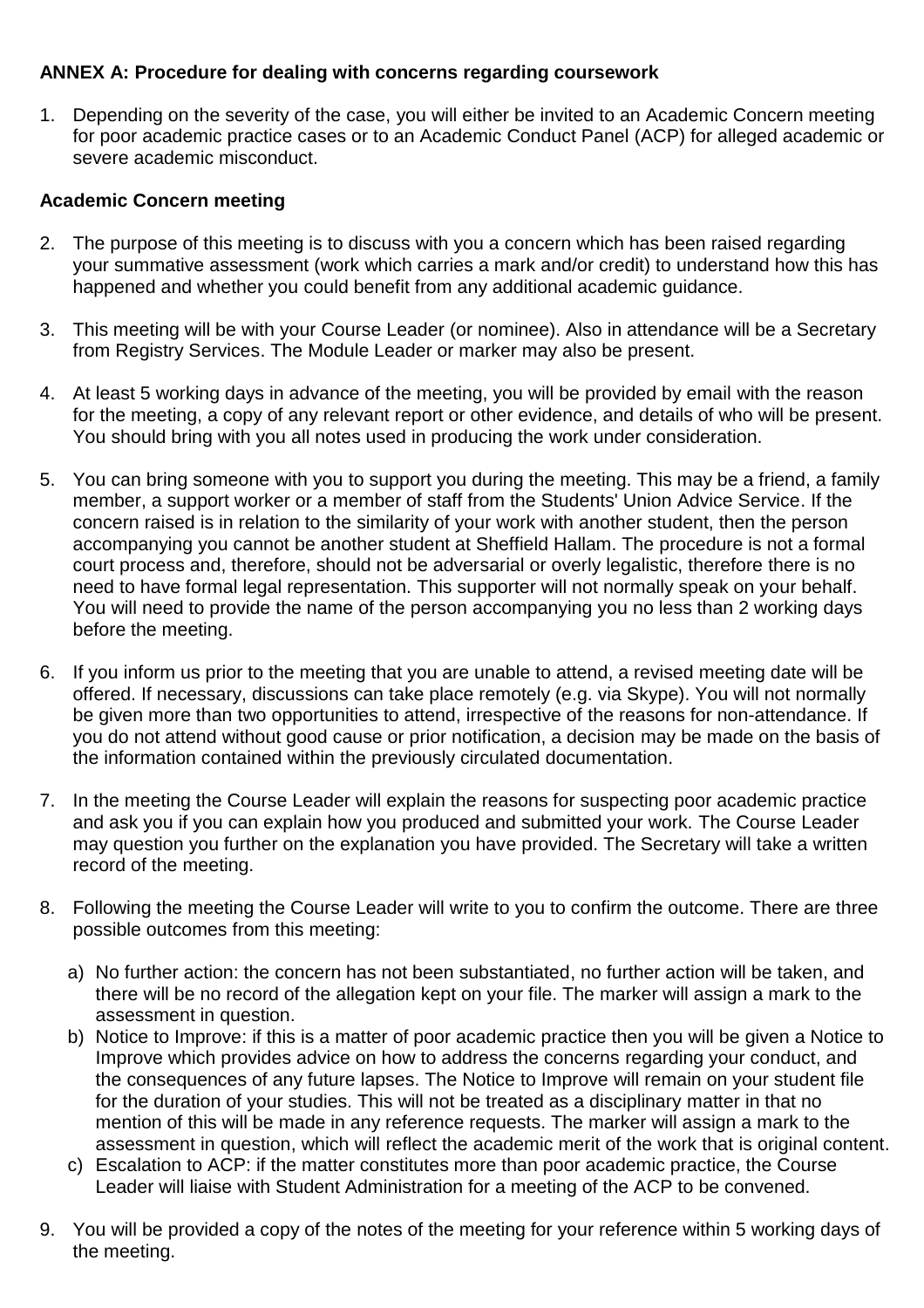## **Academic Conduct Panel**

- 10. The purpose of this meeting is for the Panel to consider the allegation and your response. It will determine, on the balance of probabilities, whether academic or severe academic misconduct has occurred. If an allegation is upheld, it will determine the appropriate sanction.
- 11. The ACP will consist of at least two members. This will be a 'Chair' and at least one member of academic staff. Neither of the Panel members will have had any involvement in the assessment(s) under investigation, or be your tutor.
- 12. Also in attendance will be a member of academic staff ("the Presenter") who will present the allegation and the evidence, and a Secretary from Registry Services. Neither will be a member of the Panel which makes the final decision.
- 13. At least 10 working days in advance of the meeting you will be provided in writing with the time and place of the meeting, the reason as to why your attendance is required, and a copy of any relevant report or other evidence. You will also be provided with the names and titles of those in attendance, including the Panel members.
- 14. You will be invited to submit a written response to the allegations. Your response should include any details of mitigating circumstances, and any supporting evidence which may be relevant to this allegation. You are required to provide any such documentation no less than 2 working days prior to the date of the meeting. The standard of independent documentary evidence required for mitigating circumstances is as specified in the [Extenuating Circumstances Policy and Procedure](https://students.shu.ac.uk/regulations/illness/index.html) (see: 'Evidence required for a request to repeat an assessment attempt'). When determining an appropriate sanction, the Panel can only take properly documented mitigating circumstances into consideration.
- 15. You can bring someone with you to support you during the meeting. This may be a friend, a family member, a support worker or a member of staff from the Students' Union Advice Service. If the allegation is of collusion, then the person accompanying you cannot be another student at Sheffield Hallam. The procedure is not a formal court process and, therefore, should not be adversarial or overly legalistic, therefore there is no need to have formal legal representation. This supporter will not normally speak on your behalf. You will need to provide the name of the person accompanying you no less than 2 working days before the meeting.
- 16. If you inform us prior to the meeting that you are unable to attend, a revised meeting date will be offered. If necessary, discussions can take place remotely (e.g. via Skype). You will not normally be given more than two opportunities to attend, irrespective of the reasons for non-attendance. If you do not attend without good cause or prior notification, the meeting will proceed and a decision will be made on the basis of the information contained within the previously circulated documentation.
- 17. At the meeting of the ACP, the Presenter will present the facts supporting the allegation, and you will be invited to present your response. The Panel members will have the opportunity to ask questions of you and the Presenter. If you wish, you may make a final statement in private, e.g. if this is related to mitigating circumstances which you wish to remain confidential to the Panel. You and the Presenter will be asked to leave the meeting so that the Panel can make a decision. The Secretary will remain in attendance to advise the Panel on regulatory matters.
- 18. You will be informed in writing of the outcome within 5 working days of the panel meeting, and will be provided a copy of the notes of the meeting.
- 19. The possible outcomes from this meeting are as follows: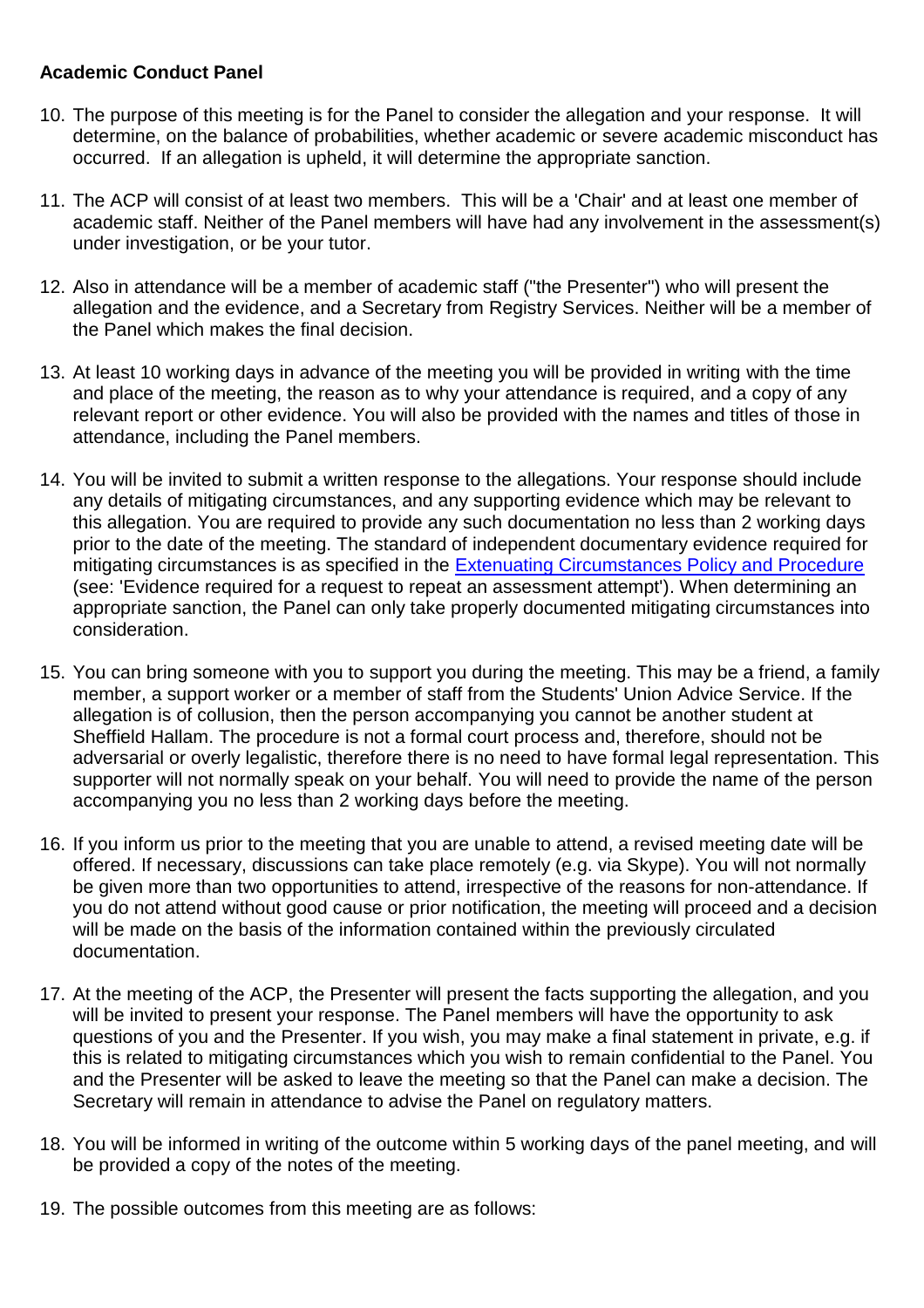- a) No further action: the Panel concludes that the allegation has not been substantiated, no further action will be taken, and there will be no record of the allegation kept on your file. The marker will assign a mark to the assessment in question.
- b) Notice to Improve: the Panel concludes that this is a matter of poor academic practice, a Notice to Improve will be issued regarding your conduct, and the consequences of any future lapses. The Notice to Improve will remain on your student file for the duration of your studies. This will not be treated as a disciplinary matter in that no mention of this will be made in any reference requests. The marker will assign a mark to the assessment in question, which will reflect the academic merit of the work that is original content.
- c) Application of a sanction: the Panel concludes that your behaviour constitutes academic or severe academic misconduct and will apply a sanction in line with points 26-28.

## **Collaborative provision**

20. If you are enrolled on courses at collaborative partners where we award the credit or award, the partner organisation will liaise with a relevant member of academic staff at Sheffield Hallam to agree upon the procedure to be followed. Normally, the Academic Concern meeting will be coordinated by the partner organisation and the ACP by Sheffield Hallam.